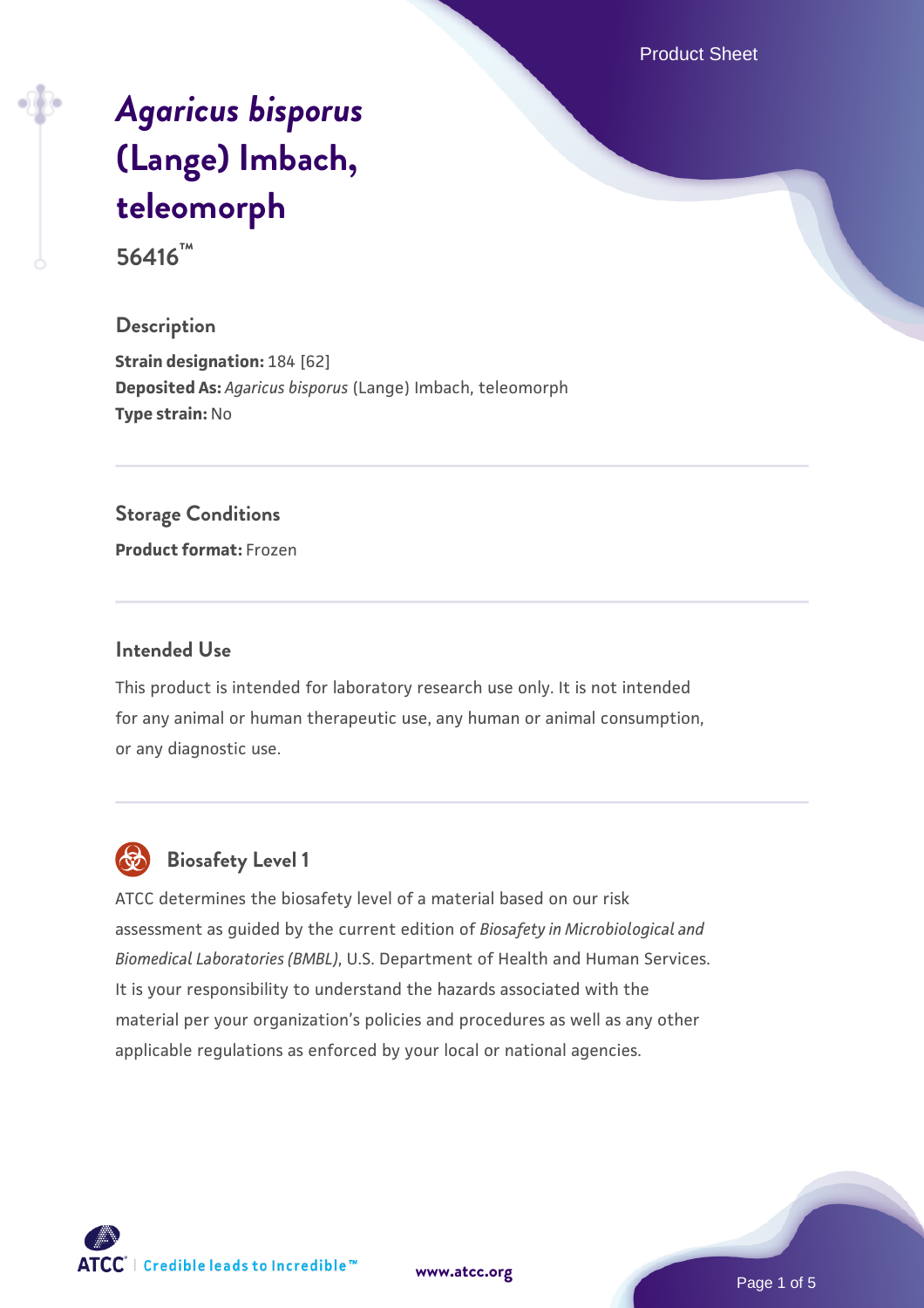ATCC highly recommends that appropriate personal protective equipment is always used when handling vials. For cultures that require storage in liquid nitrogen, it is important to note that some vials may leak when submersed in liquid nitrogen and will slowly fill with liquid nitrogen. Upon thawing, the conversion of the liquid nitrogen back to its gas phase may result in the vial exploding or blowing off its cap with dangerous force creating flying debris. Unless necessary, ATCC recommends that these cultures be stored in the vapor phase of liquid nitrogen rather than submersed in liquid nitrogen.

# **Certificate of Analysis**

For batch-specific test results, refer to the applicable certificate of analysis that can be found at www.atcc.org.

## **Growth Conditions**

**Medium:**  [ATCC Medium 336: Potato dextrose agar \(PDA\)](https://www.atcc.org/-/media/product-assets/documents/microbial-media-formulations/3/3/6/atcc-medium-336.pdf?rev=d9160ad44d934cd8b65175461abbf3b9) **Temperature:** 26°C

## **Material Citation**

If use of this material results in a scientific publication, please cite the material in the following manner: *Agaricus bisporus* (Lange) Imbach, teleomorph (ATCC 56416)

**[www.atcc.org](http://www.atcc.org)**

## **References**

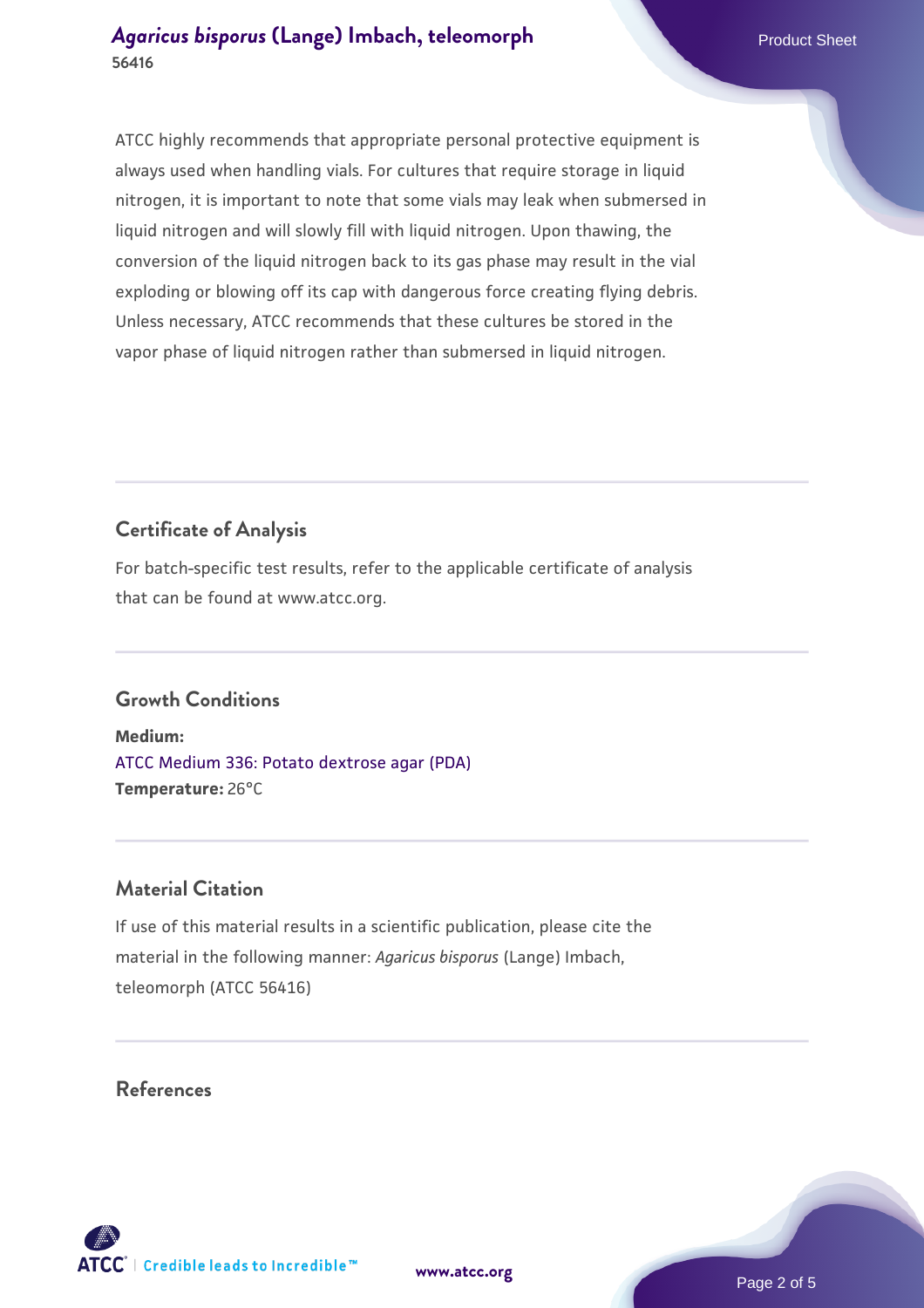References and other information relating to this material are available at www.atcc.org.

#### **Warranty**

The product is provided 'AS IS' and the viability of ATCC® products is warranted for 30 days from the date of shipment, provided that the customer has stored and handled the product according to the information included on the product information sheet, website, and Certificate of Analysis. For living cultures, ATCC lists the media formulation and reagents that have been found to be effective for the product. While other unspecified media and reagents may also produce satisfactory results, a change in the ATCC and/or depositor-recommended protocols may affect the recovery, growth, and/or function of the product. If an alternative medium formulation or reagent is used, the ATCC warranty for viability is no longer valid. Except as expressly set forth herein, no other warranties of any kind are provided, express or implied, including, but not limited to, any implied warranties of merchantability, fitness for a particular purpose, manufacture according to cGMP standards, typicality, safety, accuracy, and/or noninfringement.

#### **Disclaimers**

This product is intended for laboratory research use only. It is not intended for any animal or human therapeutic use, any human or animal consumption, or any diagnostic use. Any proposed commercial use is prohibited without a license from ATCC.

While ATCC uses reasonable efforts to include accurate and up-to-date information on this product sheet, ATCC makes no warranties or representations as to its accuracy. Citations from scientific literature and patents are provided for informational purposes only. ATCC does not warrant



**[www.atcc.org](http://www.atcc.org)**

Page 3 of 5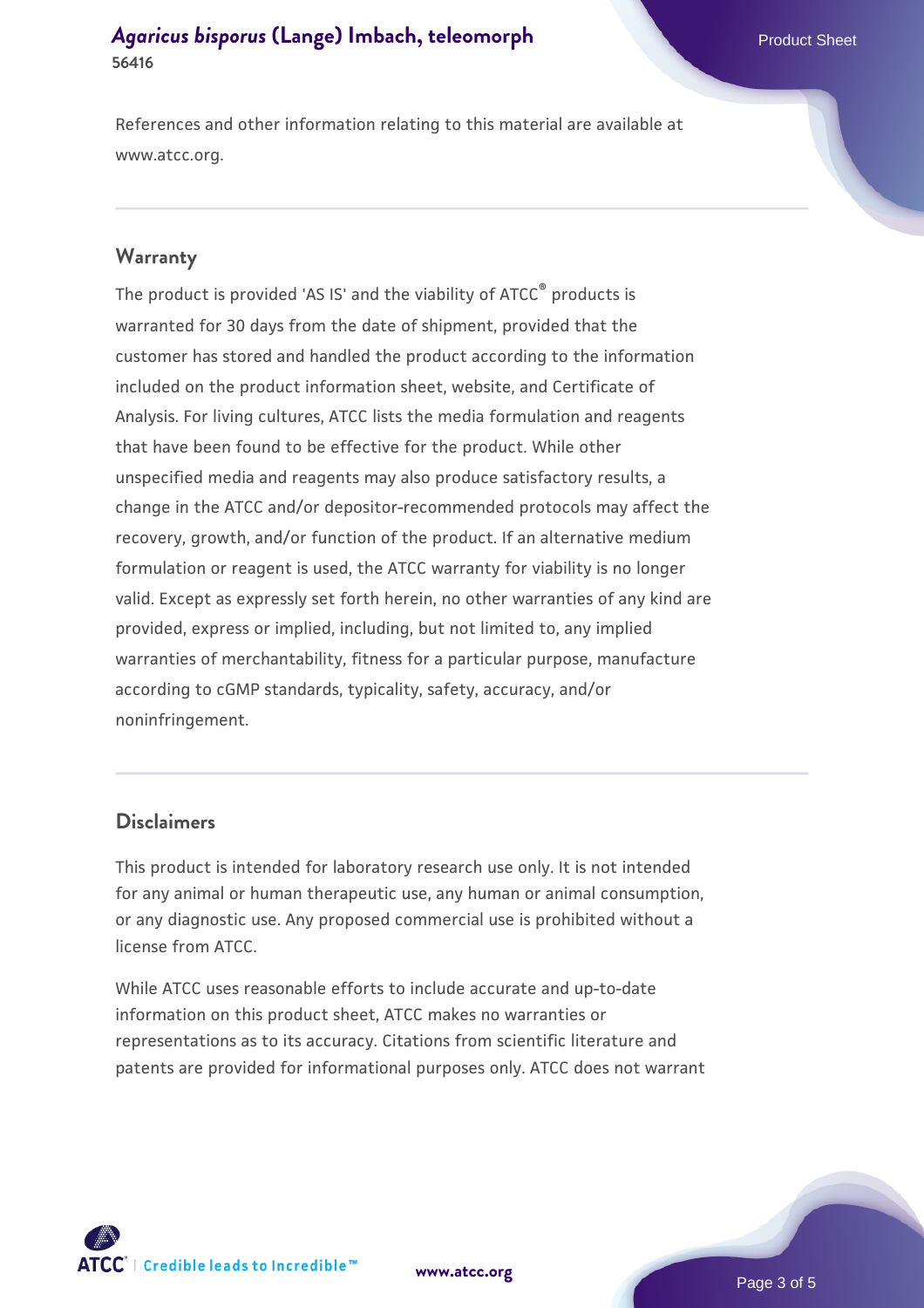that such information has been confirmed to be accurate or complete and the customer bears the sole responsibility of confirming the accuracy and completeness of any such information.

This product is sent on the condition that the customer is responsible for and assumes all risk and responsibility in connection with the receipt, handling, storage, disposal, and use of the ATCC product including without limitation taking all appropriate safety and handling precautions to minimize health or environmental risk. As a condition of receiving the material, the customer agrees that any activity undertaken with the ATCC product and any progeny or modifications will be conducted in compliance with all applicable laws, regulations, and guidelines. This product is provided 'AS IS' with no representations or warranties whatsoever except as expressly set forth herein and in no event shall ATCC, its parents, subsidiaries, directors, officers, agents, employees, assigns, successors, and affiliates be liable for indirect, special, incidental, or consequential damages of any kind in connection with or arising out of the customer's use of the product. While reasonable effort is made to ensure authenticity and reliability of materials on deposit, ATCC is not liable for damages arising from the misidentification or misrepresentation of such materials.

Please see the material transfer agreement (MTA) for further details regarding the use of this product. The MTA is available at www.atcc.org.

## **Copyright and Trademark Information**

© ATCC 2021. All rights reserved. ATCC is a registered trademark of the American Type Culture Collection.

## **Revision**

This information on this document was last updated on 2021-05-19

## **Contact Information**



**[www.atcc.org](http://www.atcc.org)**

Page 4 of 5